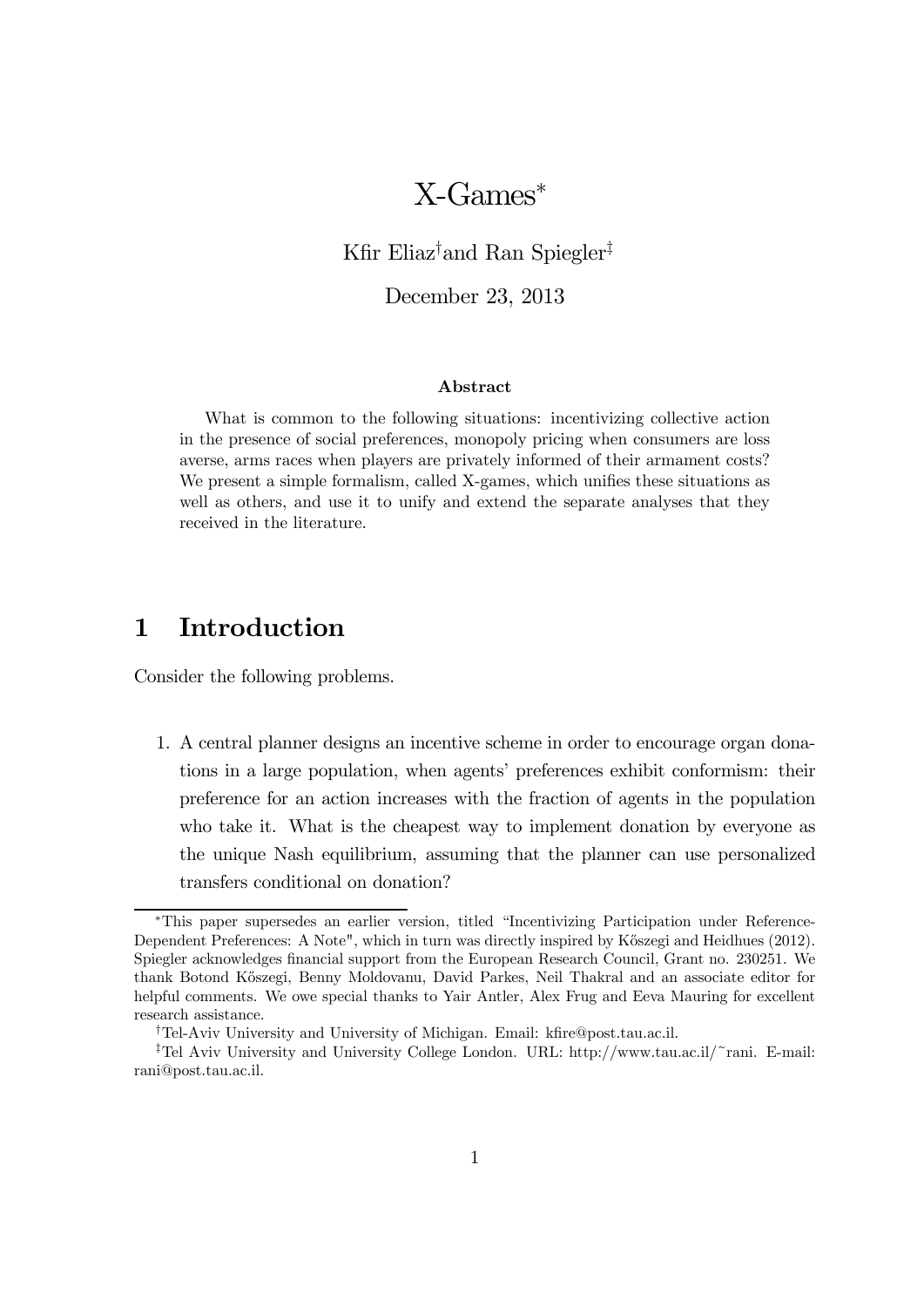- 2. Two countries are engaged in an arms race, where armament costs are  $i.i.d.$  and privately known. For which cost distributions is mutual armament the unique Bayesian-Nash equilibrium?
- 3. A monopolist faces consumers who exhibit an "attachment effect": when they encounter an unexpectedly high price, they are more willing to pay it if they initially thought that the purchase is likely to take place. What is an optimal sales (i.e., random price) policy for the monopolist?
- 4. A set of risk-averse agents with privately observed wealth shocks decide whether to invest in a risky project. The probability of success increases with the proportion of agents who invest. For which distributions of wealth will mutual investment be the unique Bayesian-Nash equilibrium?
- 5. Firms in a large industry contemplate whether to switch to a new, superior technology, when there are positive network externalities. Under which distributions of individual benefits from the superior technology will firms remain "locked" in the old technology as a unique Nash equilibrium outcome?

These five problems are not only different in terms of economic content, but also seem to involve different classes of models: complete-information population games in problems 1 and 5, individual consumer choice with reference-dependent preferences in 3, and two-player Bayesian game in 2 (between a consumer and himself) and 4. Furthermore, items 1 and 3 are mechanism-design problems in which the planner's instrument is a distribution of monetary transfers, while problems 2, 4 and 5 are descriptive game-theoretic models in which the questions are formulated in terms of the distribution of player types.

Despite these differences, the stories do seem to share two common features. First, agents' preferences exhibit positive externalities (although in situation 3, the consumer's externality is "internal", in the sense that it is defined w.r.t. the expectations he had about his own behavior). Second, all problems are concerned with uniqueness of equilibrium outcomes (however defined). It is therefore natural to suspect that gametheoretic analysis of these problems will have shared features, despite their different interpretations and formal set-ups.

In this short paper we offer a simple formalism, called X-games, which unifies the above problems as well as others. Some of these problems have been analyzed in the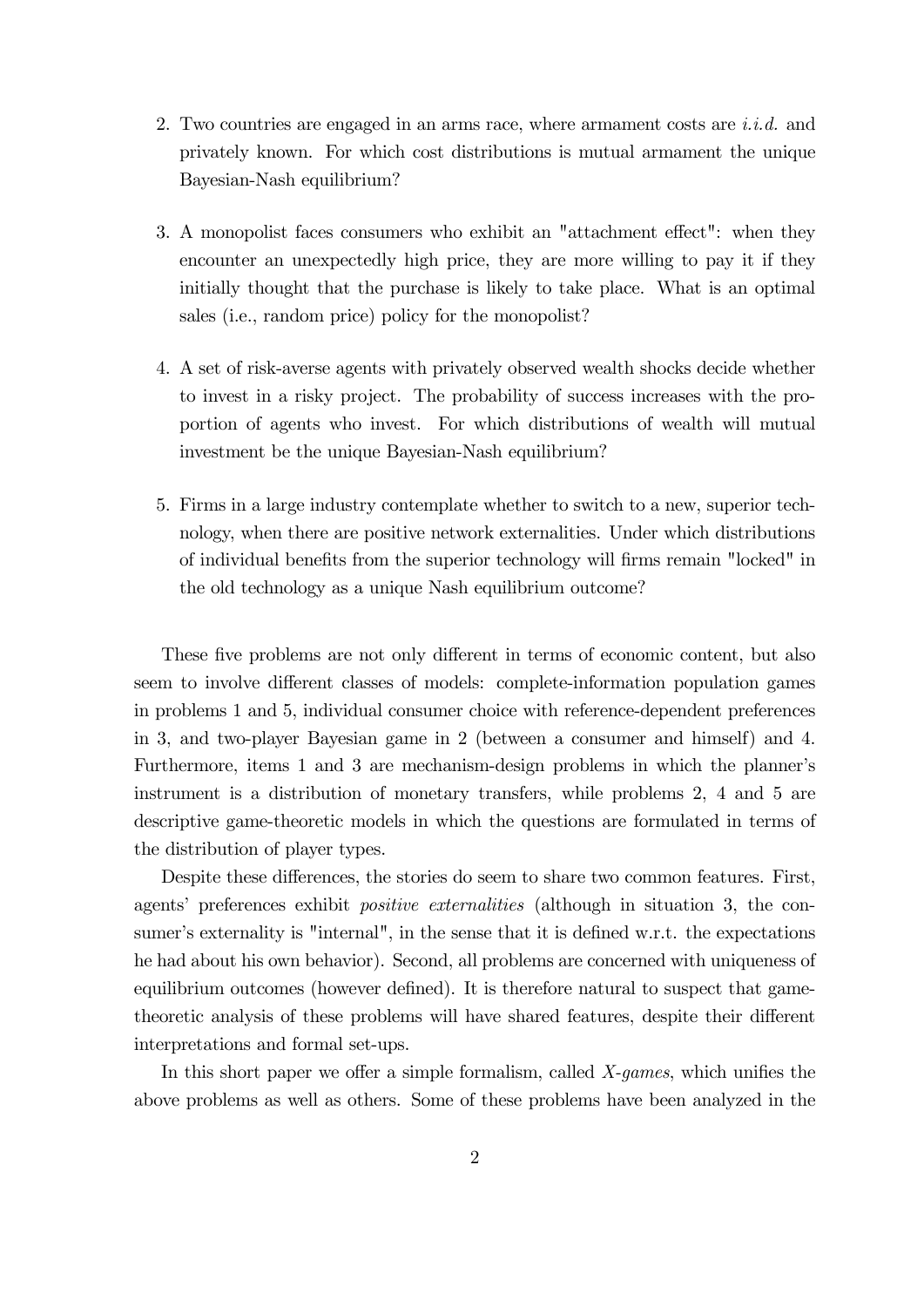literature, while others are novel. Our contribution is fourfold: first, we believe that we are the first to point out the connection among all these problems; second, we provide a characterization result that extends previous treatments and we apply it to a number of new problems; third, the X-game formalism covers the case of negative externalities as well; and finally, the formalism may be of interest in its own right and suggest future applications.

This paper emphatically builds on prior work. Rather than giving an overview of the relevant literature now, we believe it is more effective to discuss the precedents in detail as we go along. After stating our main results, we present a number of applications; some of them are new, others literally replicate existing results; and yet others are very close to existing works in terms of interpretation and underlying logic, but provide new results or variations on existing results, simply because the questions addressed by our main results were not posed in the original context.

### 2 The Model and the Main Result

An X-game is a pair  $\langle \pi, \mu \rangle$ , where  $\pi : [0,1] \times \mathbb{R} \to \mathbb{R}$  and  $\mu$  is an atomless *cdf* over  $\mathbb R$  with support  $T_{\mu}$ <sup>1</sup>. We use x and t to denote the first and second arguments of  $\pi$ , respectively. We say that the X-game is linear if  $\pi(x, t) \equiv a + bx - t$  for some  $a, b \in \mathbb{R}$ ,  $b\neq 0.$ 

Let S be the set of integrable functions  $s : \mathbb{R} \to \{0,1\}$ . For every  $s \in S$ , define

$$
x(s,\mu)=\int\limits_{t}s(t)d\mu(t)
$$

We say that  $s^* \in S$  is an equilibrium in the X-game  $\langle \pi, \mu \rangle$  if for every  $t \in T_\mu$ ,  $s^*(t) = 1$  (0) whenever  $\pi(x(s^*, \mu), t) > 0$  (< 0).

Because the value of this formalism lies in its abstraction and variety of potential applications, we refrain from giving the elements of the model a specific economic interpretation. Instead, we illustrate it with a concrete example of a linear X-game (which echoes the first problem mentioned in the Introduction). A measure one of agents face a decision whether to participate in a government-provided program. Interpret t as the (possibly negative) price for participation, such that  $s(t)=1$  means that the agent participates when he faces the price  $t$ . Let  $x$  represent the fraction of agents in

<sup>&</sup>lt;sup>1</sup>Allowing  $\mu$  to have atoms would make the exposition more cumbersome without changing any of the results.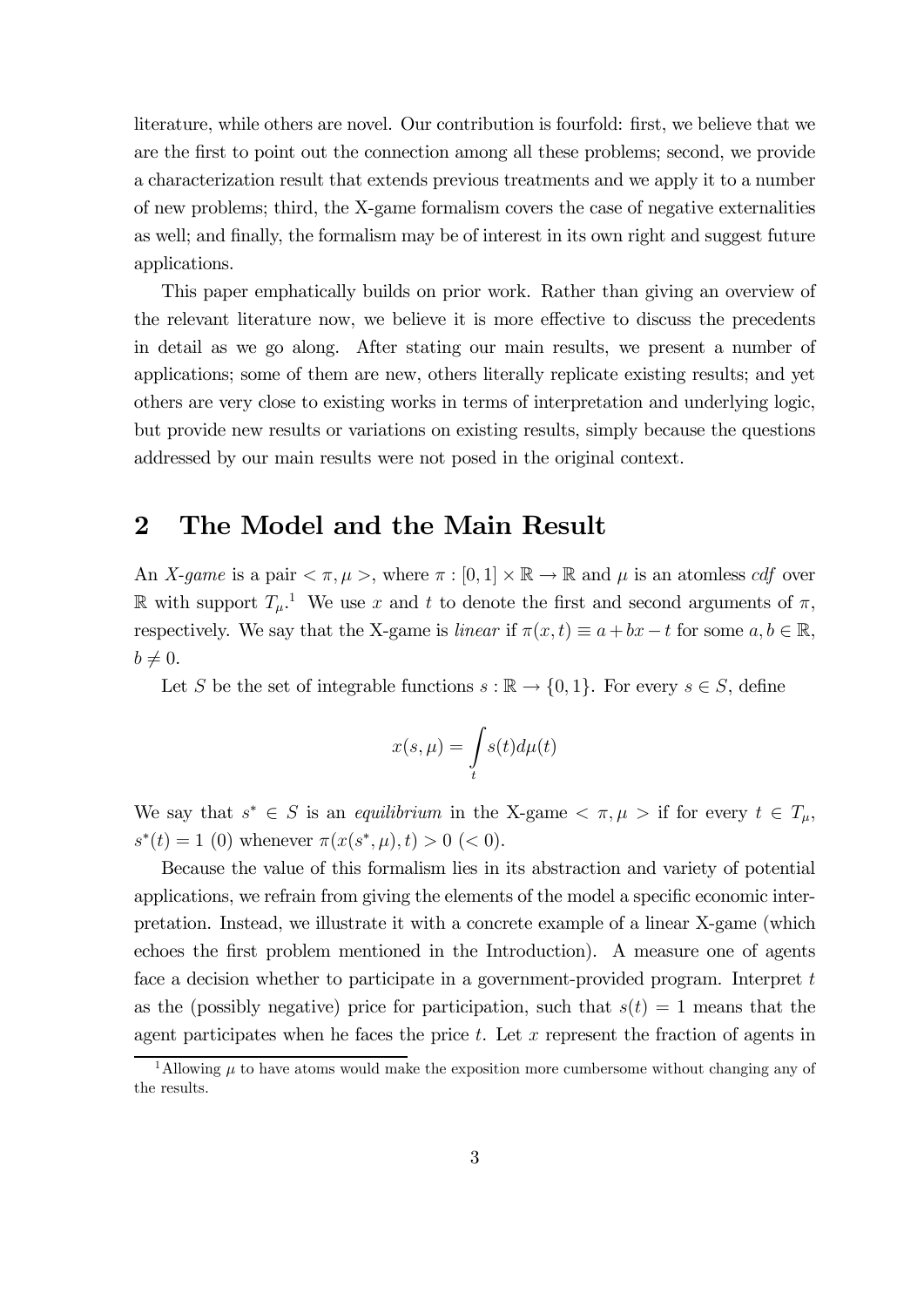the population who participate, and let  $\pi(x, t) = a + bx - t$  be the agent's net utility gain from participation. The  $cdf$   $\mu$  represents a distribution of individualized prices across the population. Equilibrium in the X-game corresponds to pure-strategy Nash equilibrium in the population game.

The main problem we address in this paper is the following: For which X-games  $\langle \pi, \mu \rangle$  is it the case that  $x(s^*, \mu)=1$  in every equilibrium  $s^*$ ? Note that in a linear X-game an equilibrium  $s^*(t)$  is necessarily a *threshold function*, i.e., there is some  $t^*$ such that  $s^*(t)=1$  for  $t < t^*$  and  $s^*(t)=0$  for  $t > t^*$ . In Section 4 we introduce the broader class of quasi-linear X-game which also have the feature that an equilibrium is a threshold function. Therefore, in the class of X-games we study, if  $x(s^*, \mu) = 1$  in every equilibrium, then all equilibria are identical except for a zero  $\mu$ -measure set of values of t. Hence, instead of stating that  $x(s^*, \mu)$  is equal to some constant  $x^*$  (say, 1) in every equilibrium, we will say from now on that there is an essentially unique equilibrium  $s^*$  in which  $x(s^*, \mu) = x^*$ .

The following result provides a complete characterization for the case of linear Xgames. The result makes use of the notion of first-order stochastic dominance (FOSD). For any pair of cdfs F and G defined over R, we say that F FOSD G if  $F(t) \leq G(t)$  for every t. If  $F(t) < G(t)$  for all t with  $F(t) < 1$  and  $G(t) > 0$ , then F is said to strictly FOSD G. We use  $\mathcal{U}[c, d]$  to denote the uniform distribution over an interval  $[c, d]$ .

**Proposition 1** Let  $\langle \pi, \mu \rangle$  be a linear X-game. If  $\mathcal{U}[\min\{a, a + b\}, a + b]$  strictly  $FOSD \mu$ , then there is an essentially unique equilibrium  $s^*$  and this equilibrium satisfies  $x(s^*, \mu) = 1$ . Conversely, if there exists an essentially unique equilibrium  $s^*$  and in this equilibrium  $x(s^*, \mu) = 1$ , then  $\mathcal{U}[\min\{a, a+b\}, a+b]$  FOSD  $\mu$ .

The proof of Proposition 1 will appear as a corollary of a more general result we provide in Section 4. We discuss it now in terms of the above government-program example. Suppose that the government wishes to implement full participation in its program with the maximal possible revenue. When  $b < 0$ , it cannot do better than a uniform price  $t = a+b-\varepsilon$ , where  $\varepsilon > 0$  is arbitrarily small. In contrast, when  $b > 0$ , the uniform distribution  $\mathcal{U}[a, a+b]$  attains the infimal cost over all price distributions that implement  $x(s^*, \mu) = 1$  in every equilibrium  $s^*$ , hence price discrimination is necessary for optimality.

To see the intuition for the case of  $b > 0$ , suppose first that the government cannot price-discriminate, i.e., it is restricted to degenerate  $\mu$ . In this case, it would have to set a price  $t < a$  in order to ensure that all agents participate in any equilibrium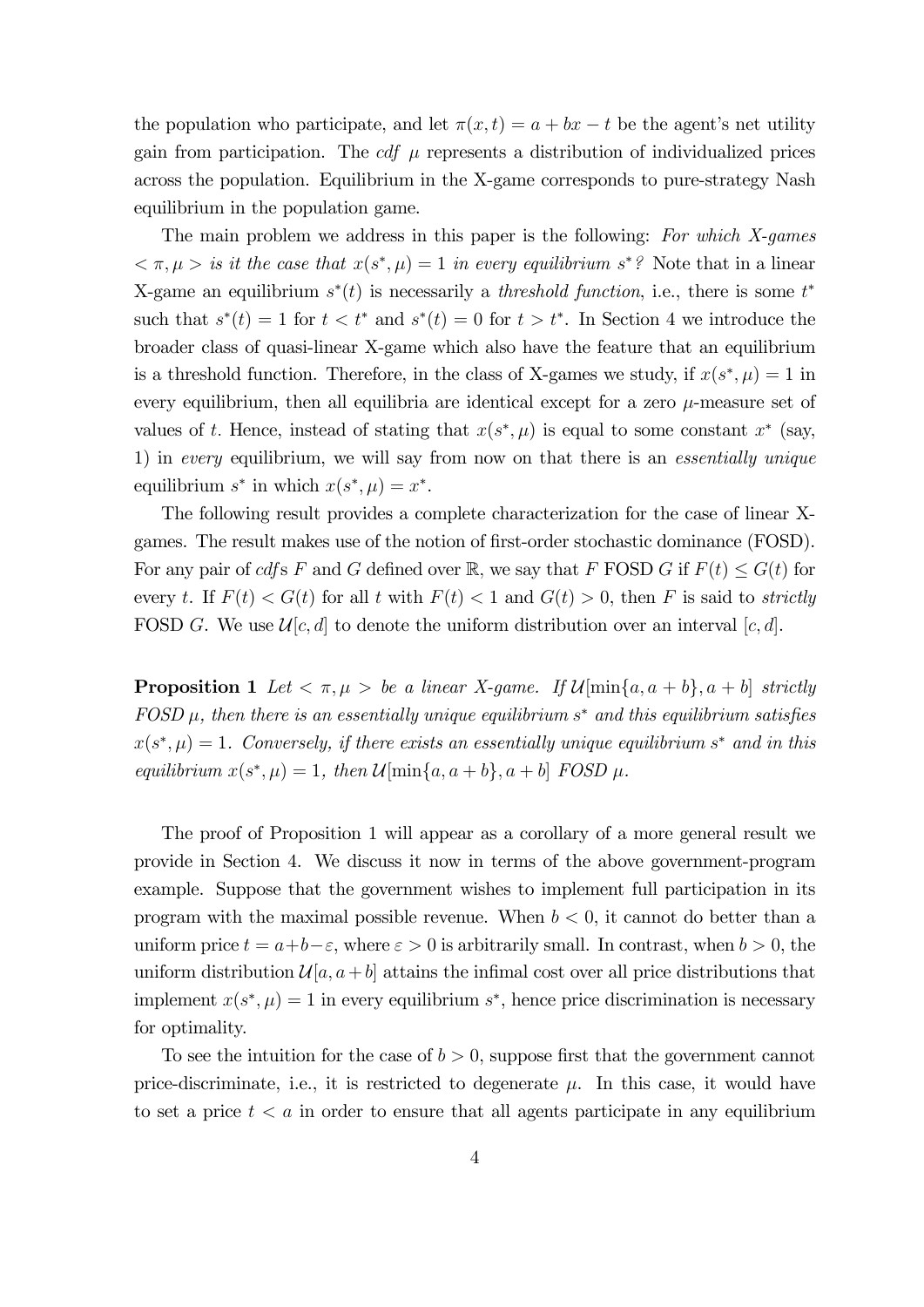because otherwise, there would be an equilibrium s with  $x(s, \mu) = 0$ . Now suppose that the government can price-discriminate. Then, it can assign a low price  $t < a$  to a small group of agents, thus turning participating into a dominant strategy for them. Having secured a positive mass of participating agents, the government can turn to another small group and offer them to participate at a slightly higher price. Thanks to the positive externality, this second group will accept the offer because the first group is already known to participate. The government can proceed in this manner and leverage the positive externality, targeting new groups of agents at ever higher prices.

This argument is reminiscent of "infection" arguments introduced by Rubinstein (1989) and developed in the literature on global games (see Morris and Shin (2003)). Morris and Shin (2005) extended this type of argument to a somewhat broader class of "interaction games". In several of the papers we cite in the sequel (Winter (2004), Baliga and Sjöström (2004), Heidhues and Kőszegi (2012) and Sákovic and Steiner (2012)), essentially the same quasi-infection logic plays a central role in the proof of results, despite the fact that these papers employ distinct classes of games and solution concepts. Finally, Blonski (1999, 2000) characterizes Nash equilibria in anonymous binary-action games with a continuum of players.

# 3 Applications

In this section we apply Proposition 1 to a variety of settings, thereby showing its links to the existing literature.

### Application 1: Overcoming a habit

Consider the following principal-agent situation. In every time period, the agent makes a static choice between two actions, 1 and 0. The agent has reference-dependent preferences: he is basically indifferent between the two actions, but he suffers a "mental switching cost" of 1 if he takes an action he is not used to. Specifically, the agent's utility from each action is equal to the long-run frequency that he takes it. In the absence of monetary incentives, both actions are stable: given that the agent always plays action  $i$ , it is (strictly) optimal for him to stick to this habit. Kőszegi (2010) and Kőszegi and Rabin (2006) introduced this notion of stability and called it "*personal* equilibrium" (PE henceforth).

The principal would like the agent to choose action 1 at all times. Suppose that he can give the agent a (possibly negative) transfer conditional on taking this action.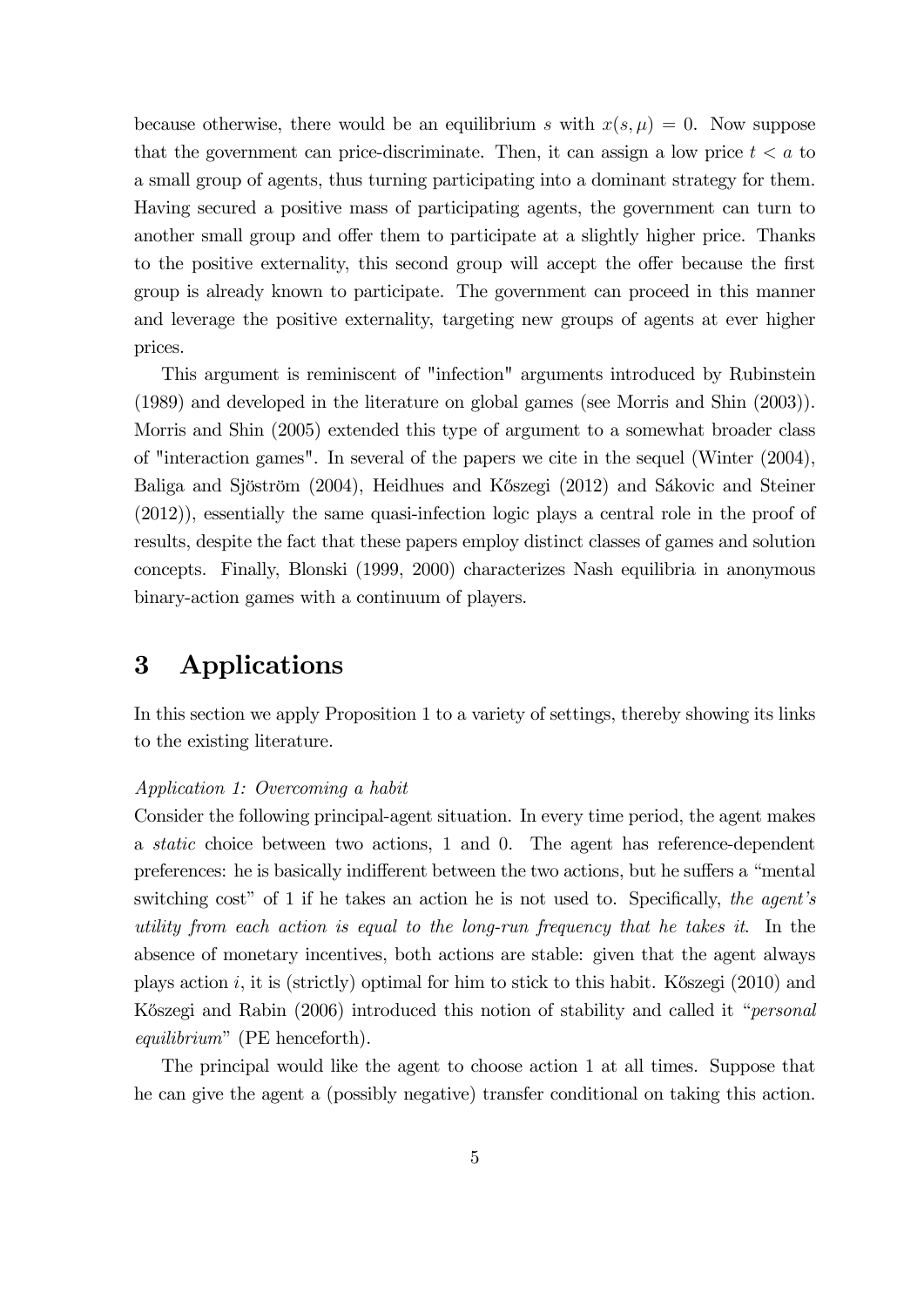The principal wants the agent to choose 1 in every PE, thus overcoming any habit that the agent might have. If the principal is restricted to deterministic transfers, he must commit to a transfer above 1 (the agent's mental switching cost) in order to knock out the PE in which the agent always plays 0.

Can the principal do better with a transfer that fluctuates over time? Imagine that the principal adheres to a long-run distribution  $\mu$  over transfers, such that the transfer the agent faces at each period is independently drawn from  $\mu$ .<sup>2</sup> Kőszegi (2006) extended the definition of PE to such stochastic environments. A strategy for the agent - namely, a function that assigns an action to every realized transfer - is a PE if for every realized transfer, the agent's action maximizes his expected reference-dependent payoff, where the expectation is taken w.r.t the long-run frequency over his actions, induced by  $\mu$  and his own strategy.

This model can be mapped into the linear X-game formalism, where  $x$  represents the long-run frequency that the agent chooses the action 1,  $-t$  is the transfer he receives conditional on playing this action,  $\mu$  is the long-run distribution over t, and  $\pi(x, t) =$  $-1+2x-t$ . An equilibrium in our model corresponds to a PE. Proposition 1 then implies that randomization indeed benefits the principal. In particular, a uniformly distributed transfer with support  $[-1 + \varepsilon, 1 + \varepsilon]$  implements action 1 as a unique PE outcome, where  $\varepsilon > 0$  can be arbitrarily small. Thus, the principal can attain his objective at virtually no cost, as if the mental switching cost did not exist.

#### Application 2: Arms races with private armament costs

This example is literally taken from Baliga and Sjöström (2004), except for a necessary change in notation. Two countries play the following  $2 \times 2$  symmetric Bayesian armament game. We present player 's payoff only:

$$
a_i \setminus a_j \quad B \qquad N
$$
  

$$
B \qquad -t_i \quad g - t_i
$$
  

$$
N \qquad -l \qquad 0
$$

where the actions  $B$  and  $N$  represent building new weapons and refraining from building new weapons, respectively;  $l > 0$  is the loss of a country that chooses N while its rival chooses  $B; g > 0$  is the gross gain of a country that chooses B while its rival chooses  $N$ ; and  $t_i$  is the cost of armament, which is independently drawn from the  $cdf$  $\mu$ , and constitutes country *i*'s private information.

<sup>&</sup>lt;sup>2</sup>One interpretation is that the principal commits ex-ante to  $\mu$ . A less literal, more interesting interpretation is that  $\mu$  is a reduced form of a long-run price distribution, and that a patient principal will have an incentive to develop a repulation for playing it.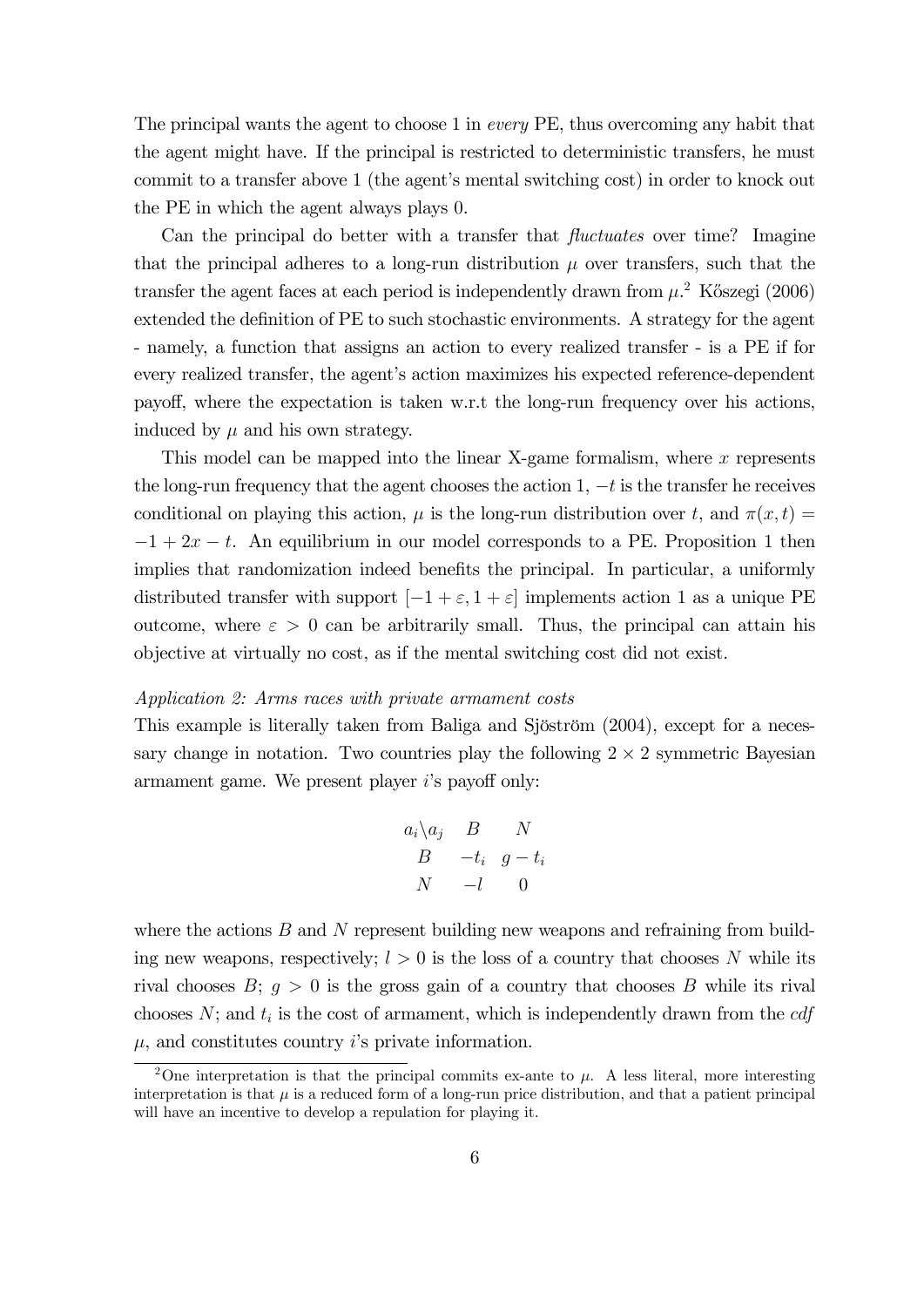This model can be mapped into our X-game formalism, such that our notion of equilibrium corresponds to symmetric Nash equilibrium in the Bayesian game. Let  $x$ stand for the ex-ante probability that the opponent plays B. The function  $\pi$  is the net gain from playing B and is given by  $\pi(x, t) = g + (l - g)x - t$ . Proposition 1 thus implies that the unique symmetric Nash equilibrium strategy is "always  $B$ " if armament costs are low in the sense that  $\mathcal{U}[\min\{g, l\}, l]$  strictly FOSD  $\mu$ . This result is similar to Theorem 1 in Baliga and Sjöström (2004).

### Application 3: Technology adoption in industries with network externalities

Many technological innovations exhibit network externalities, in the sense that a user's benefit from switching to a new technology depends (because of compatibility issues) on the proportion of other users who also switch. Because these externalities have important implications for market competition between firms that offer such innovations, they have received much attention in the I.O. literature. The following is a reduced form of Farrell and Saloner (1985). There is a unit mass of firms in the industry. Each firm chooses whether to switch to a new technology (action 0). The firm derives an intrinsic benefit  $t$  from switching, which is independent of the other firms' behavior. This benefit is the firm's private information and is  $i.i.d.$  across firms according to a cdf  $\mu$  over R. The gain from retaining the old technology for a firm of type t when a fraction x of firms also retain it is  $\pi(x, t) = bx - t$  with  $b > 0$ .

Network externalities naturally give rise to a coordination problem that can result in multiple equilibria. The above situation can be written as an X-game, where our notion of equilibrium corresponds to Nash equilibrium in the population game. Using Proposition 1, we can derive tight conditions for technology lock-in to emerge as the unique equilibrium outcome. Specifically, if  $\mathcal{U}[0, b]$  strictly FOSD  $\mu$ , then all firms remain locked in the old technology in Nash equilibrium. If  $\mathcal{U}[0, b]$  does not FOSD  $\mu$ , there exist Nash equilibria in which some firms switch to the new technology.

# 4 Quasi-Linear X-Games

In this section we extend our analysis to a larger class of X-games. We say that an X-game  $\langle \pi, \mu \rangle$  is quasi-linear if  $\pi(x, t)$  satisfies the following properties:

- (P1)  $\pi(x, t)$  is continuous in t and linear in x.
- (P2) For every x there is a unique  $t(x)$  that solves  $\pi(x, t(x)) = 0$ .
- (P3)  $\pi(x, t) \cdot [t t(x)] < 0$  for every  $t \neq t(x)$ .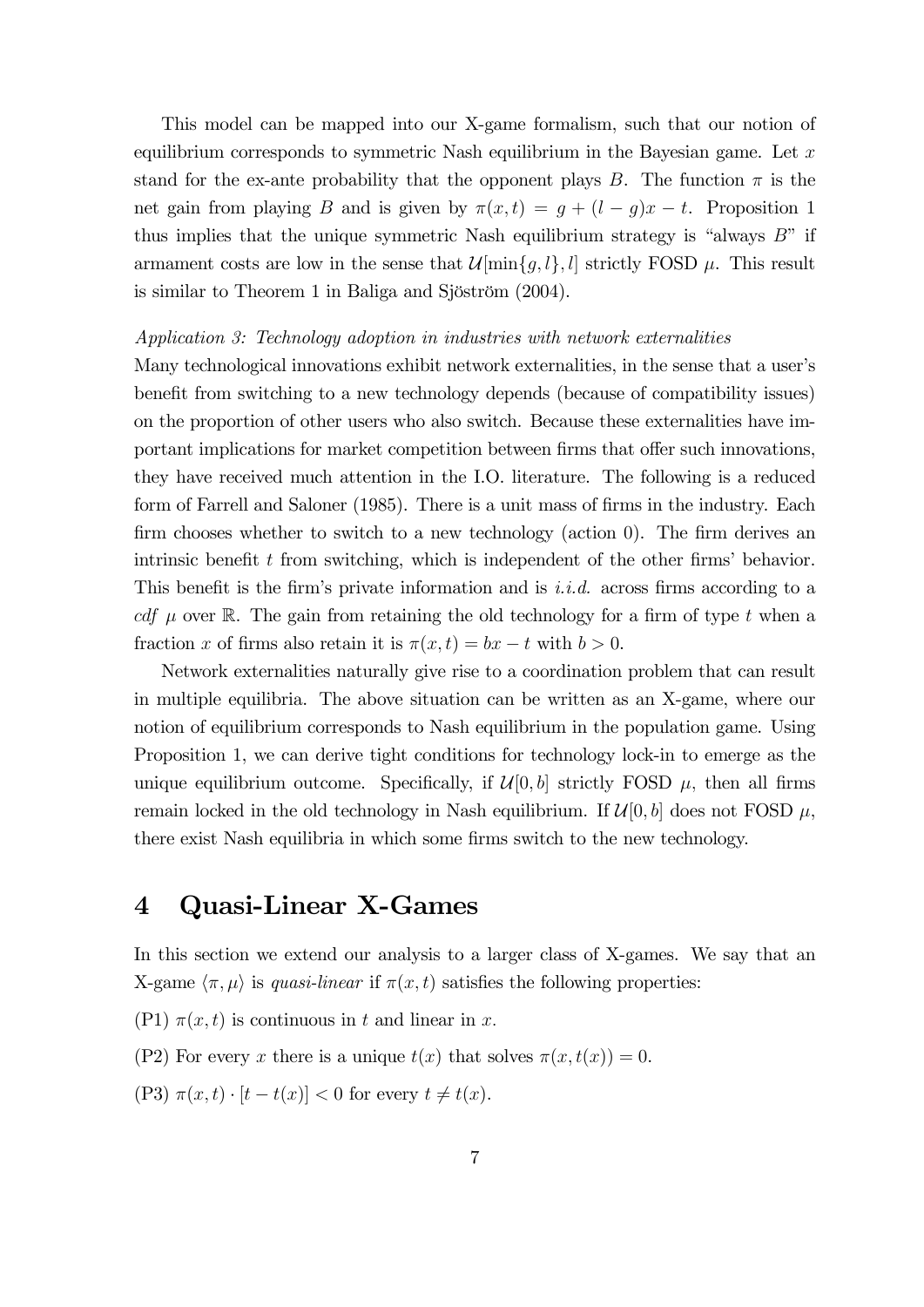Clearly, every linear X-game is also a quasi-linear X-game with  $t(x) = a + bx$ . Note that the above properties imply that for any equilibrium  $s$ , there exists a unique cutoff  $t^*$  such that  $s(t)=1$  (0) if  $t < t^*$  ( $t > t^*$ ). In addition, these properties also have the following implication. Note that since  $\pi$  is linear in x, it is either strictly increasing, strictly decreasing or constant in  $x$ .

**Lemma 1** If  $\pi$  is strictly increasing / strictly decreasing / constant in x, then  $t(x)$  is strictly increasing / strictly decreasing / constant (respectively).

**Proof.** Assume first that  $\pi(x, t)$  is strictly increasing in x. Then  $x' > x$  implies  $\pi(x',t) > \pi(x,t)$  for any t. In particular,  $\pi(x',t(x)) > 0$ . Hence by (P3),  $t(x) <$  $t(x')$ . Since by (P2),  $t(\cdot)$  is a function, we conclude that it must be strictly increasing. Similarly, if  $\pi(x, t)$  is strictly decreasing in x then  $t(\cdot)$  is a strictly decreasing function. Finally, if  $\pi$  is constant in x, then by definition  $t(x)$  is constant.

Define the following auxiliary function

$$
\tilde{F}(t) = \frac{\pi(0, t)}{\pi(0, t) - \pi(1, t)}
$$

By (P1),  $\tilde{F}$  is continuous. By (P2)-(P3),  $\tilde{F}(t) \in [0, 1]$  for every  $t \in [\min\{t(0), t(1)\}, t(1)],$ with  $\tilde{F}(t(0)) = 0$  and  $\tilde{F}(t(1)) = 1$ . However,  $\tilde{F}$  is not necessarily an increasing function. Define the following continuous  $cdf$  over  $[\min\{t(0), t(1)\}, t(1)]$ :

$$
F(t) = \max_{\tau \in [\min\{t(0), t(1)\}, t]} \tilde{F}(\tau)
$$

Thus, F is the lowest non-decreasing function that lies weakly above  $\tilde{F}$ .

**Proposition 2** Let  $\langle \pi, \mu \rangle$  be a quasi-linear X-game. If F strictly FOSD  $\mu$ , then there exists an essentially unique equilibrium s<sup>\*</sup> and this equilibrium satisfies  $x(s^*, \mu) = 1$ . Conversely, if there exists an essentially unique equilibrium  $s^*$  and this equilibrium satisfies  $x(s^*, \mu) = 1$ , then F FOSD  $\mu$ .

Proof. We consider two cases.

**Case 1.**  $\pi$  is strictly increasing in  $x$  (i.e.,  $t(0) < t(1)$ ).

(Sufficiency). Assume F strictly FOSD  $\mu$ . Let  $s^*(t)=1$  for all  $t \in T_{\mu}$ . Then  $\pi(x(s^*, \mu), t) = \pi(1, t)$ , and by (P3),  $\pi(1, t) \geq 0$  for all  $t \leq t(1)$ . By strict FOSD, any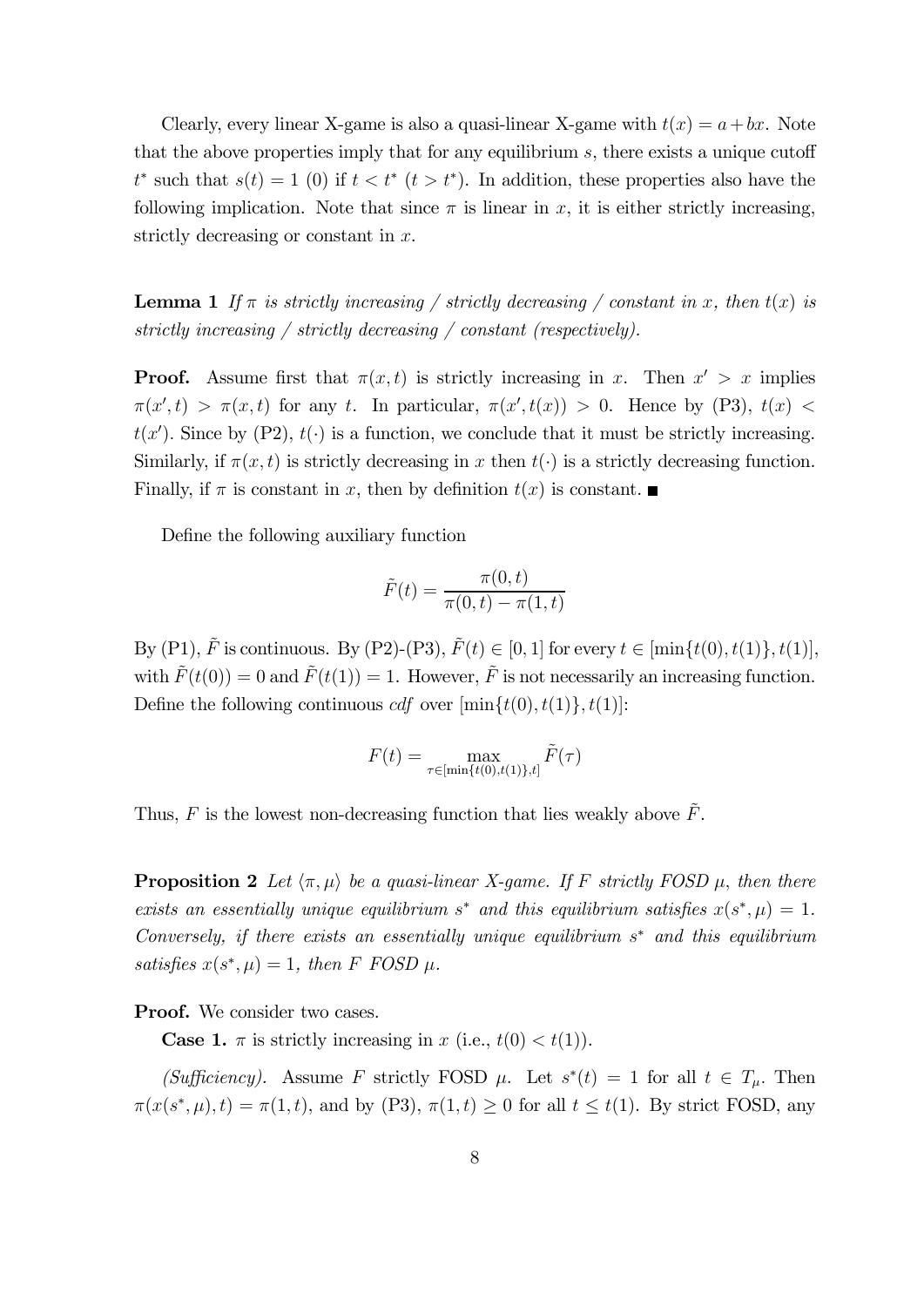$t > t(1)$  is not in  $T_{\mu}$ . It follows that  $\pi(1, t) \geq 0$  for all  $t \in T_{\mu}$ , implying that  $s^*$  is an equilibrium.

Suppose there exists an equilibrium s' with  $x(s', \mu) < 1$ . Therefore, there must exist some  $t' < t(1)$  such that  $t' \in T_\mu$  and  $s'(t) = 0$  for all  $t \geq t'$ . By (P3) and the definition of equilibrium, this implies that  $\pi(\mu(t'), t) < 0$  for all  $t > t'$ . By (P1),  $\pi(x, t)$ is linear in  $x$  and so,

$$
\pi(\mu(t'), t') = \pi(0, t') + \mu(t')(\pi(1, t') - \pi(0, t')) \tag{1}
$$

By the definition of  $\tilde{F}$ ,  $\pi(\tilde{F}(t'), t') = 0$ , i.e.,

$$
\pi(0, t') + \frac{\pi(0, t')}{\pi(0, t') - \pi(1, t')} \cdot (\pi(1, t') - \pi(0, t')) = 0
$$

Since F strictly FOSD  $\mu$ , we have  $\mu(t') > F(t')$ . By definition,  $F(t') \geq \tilde{F}(t')$ . Because  $\pi(1,t') > \pi(0,t')$ , it follows that  $\pi(\mu(t'),t') > 0$ . By continuity,  $\pi(\mu(t'),t' + \varepsilon) > 0$  for any small enough  $\varepsilon$ , a contradiction.

(*Necessity*). Assume that there exists an essentially unique equilibrium  $s^*$  and that this equilibrium satisfies  $x(s^*, \mu) = 1$ . This means that  $\mu$  must satisfy the following two properties:  $\pi(1, t) \geq 0$  for all  $t \in T_{\mu}$ , and  $\mu(t(1)) = 1$ . In order not to have an equilibrium s in which  $s(t)=0$  for all  $t \in T_{\mu}$ , it must be that  $\pi(0, t) > 0$  for some  $t \in T_{\mu}$ . This means that  $T_{\mu}$  must include values strictly below  $t(0)$ . Hence,  $\mu(t(0)) > 0$  and  $\mu$  is strictly above F at  $t(0)$  and weakly above it at  $t(1)$ . Since  $\mu$  is a *cdf*, it is upper-semicontinuous. Hence, either  $\mu$  is strictly above F for all  $t \in (t(0), t(1))$  (in which case our proof is complete) or there exists  $t^* \in (t(0), t(1))$  such that  $F(t^*) = \mu(t^*)$ . Let us show that this implies the existence of some  $t^{**} \in (t(0), t^*]$  such that  $\tilde{F}(t^{**}) = \mu(t^{**}).$ If  $F(t^*) = \tilde{F}(t^*)$ , this is immediate. Now suppose  $F(t^*) > \tilde{F}(t^*)$ . Since  $\mu$  is an increasing function, by the definition of F, there must be some  $t' \in (t(0), t^*)$  such that  $\tilde{F}(t') = F(t^*) \geq \mu(t')$ . By the intermediate value theorem, there must be some  $t^{**} \in [t', t^*]$  such that  $\tilde{F}(t^{**}) = \mu(t^{**})$ . Plug the definition of  $\tilde{F}(t^{**})$  into (1), and obtain  $\pi(F(t^{**}), t^{**}) = \pi(\mu(t^{**}), t^{**}) = 0$ . But this means that in contradiction to our initial assumption, there exists an equilibrium  $s'$  in which  $s'(t) = 1$  if and only if  $t \leq t^{**}$ .

**Case 2.**  $\pi$  is not strictly increasing in  $x$  (i.e.,  $t(0) \geq t(1)$ ).

(Sufficiency). In this case F is a degenerate distribution that puts a mass of one on  $t(1)$ . If F strictly FOSD  $\mu$ , then  $t \leq t(1) < t(0)$  for all  $t \in T_{\mu}$ , with a strict inequality for some  $t \in T_\mu$ . Hence,  $\pi(1, t) \geq 0$  for all  $t \in T_\mu$ , with a strict inequality for some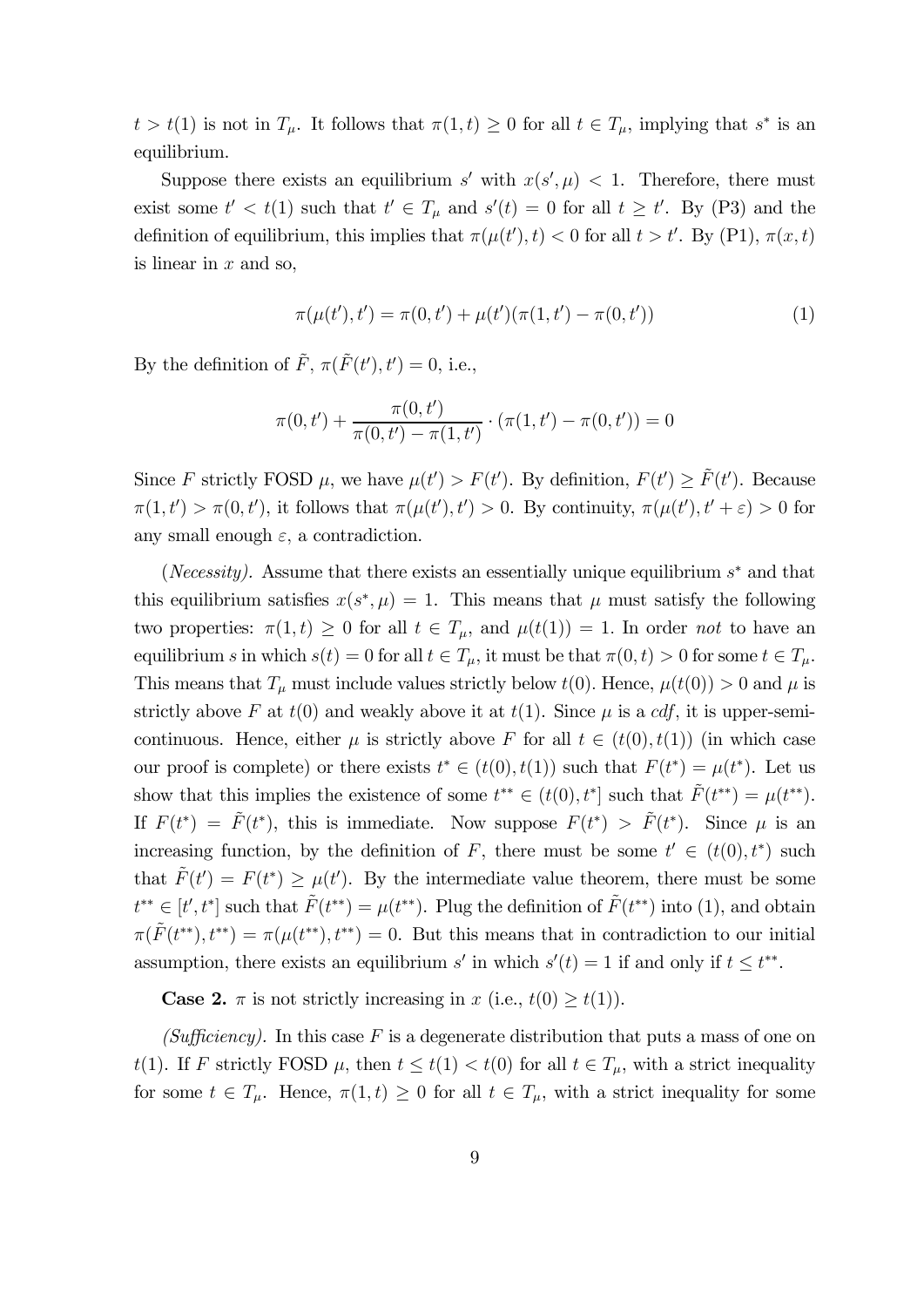$t \in T_\mu$ . Therefore, a function s<sup>\*</sup> that satisfies  $s^*(t)=1$  for all  $t \in T_\mu$  is clearly an equilibrium.

Suppose there exists an equilibrium s' with  $x(s', \mu) < 1$ . Consider equation (1). Since  $t' < t(1) < t(0)$ , both  $\pi(0, t')$  and  $\pi(1, t')$  are positive, and therefore  $\pi(\mu(t'), t') >$ 0. The continuity of  $\pi$  in t then implies that  $\pi(\mu(t'), t' + \varepsilon) > 0$  for any small enough  $\varepsilon$ , a contradiction.

(*Necessity*). Since the support of F is  $\{t(1)\}\)$ , we have that F FOSD  $\mu$ .

When  $t$  is interpreted as a price for participation, Proposition 2 has a simple implication for the random price scheme that maximizes revenues subject to full participation.

**Corollary 1**  $F$  is a solution to the problem

$$
\sup_{\mu}\int_{t}ts^{\ast}(t)d\mu(t)
$$

subject to the constraint that  $s^*$  is an essentially unique equilibrium of  $(\pi, \mu)$  and  $x(s^*, \mu) = 1.$ 

The following applications illustrate the value of extending our framework from linear to quasi-linear X-games.

### Application 4: Moral hazard in teams

Consider a project which is carried out by a team of two agents, who need to choose between exerting effort and shirking. Exerting effort entails a cost of 1, while shirking is costless. The probability that the project succeeds depends on the agents' effort decisions: if both exert effort the project succeeds with probability one; if only one exerts effort the probability of success is  $\beta < \frac{1}{2}$ ; and if both shirk the project fails for sure. An agent's payoff matrix is as follows:

$$
a_i \setminus a_j \qquad E \qquad S
$$
  
\n
$$
E \qquad -t-1 \qquad -\beta t-1
$$
  
\n
$$
S \qquad -\beta t \qquad 0
$$

Now suppose that a principal employing the agents pays a transfer of  $-t_i$  to agent i conditional on a successful project, where  $t_i$  is *i.i.d* according to some *cdf*  $\mu$  that the principal commits to ex-ante. A stochastic transfer captures occasional bonuses, and the identity of the transfer distribution for the two agents may represent an ex-ante fairness norm.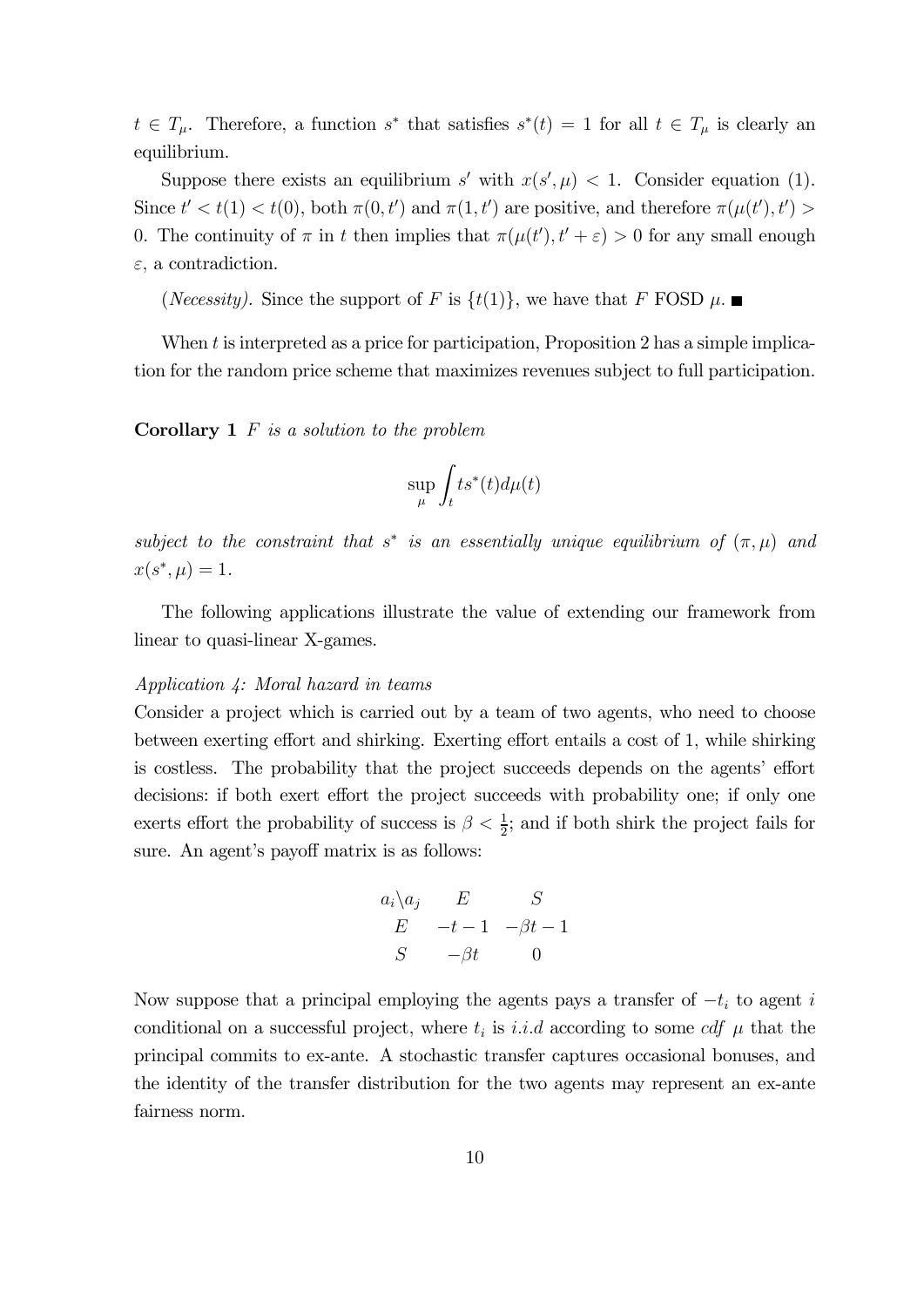This situation can be described as a quasi-linear X-game, where  $x$  is the probability that the opponent exerts effort, and an agent's gain from exerting effort is

$$
\pi(x,t) = xt(2\beta - 1) - (\beta t + 1)
$$

It is straightforward to verify that  $\pi(x, t)$  satisfies properties (P1)-(P3). In addition, the function  $\tilde{F}$  is defined over the interval  $[-1/\beta, -1/(1 - \beta)]$ , and given by

$$
\tilde{F}(t) = \frac{\beta t + 1}{2\beta t - t}
$$

Note that  $F = \tilde{F}$ . By Proposition 2, if F strictly FOSD  $\mu$ , then  $\mu$  induces a unique Bayesian Nash equilibrium in which both agents always exert effort. If  $F$  does not FOSD  $\mu$ , there exist Nash equilibria under  $\mu$  in which agents shirk with positive probability.

The expected transfer in absolute terms according to  $F$  is

$$
\frac{1}{1-2\beta}\ln\left(\frac{1-\beta}{\beta}\right)
$$

By comparison, if the principal were restricted to deterministic transfer, he would have to commit to a transfer above  $1/\beta$  (in absolute terms) in order to induce effort in every equilibrium. For illustration, when  $\beta = \frac{1}{4}$ , randomization reduces the expected transfer by roughly 45%.

This example is similar to the moral hazard problem studied in Winter (2004), where a group of agents independently decide whether to make a costly investment in a project, where the probability of the project's success increases with the number of agents who invest. Instead of a personalized random transfer (conditional on success) which is ex-ante identical, Winter  $(2004)$  considered a profile of personalized deterministic transfers (representing ex-post discrimination among agents). He showed that the profile of transfers that induces a unique Nash equilibrium in which all agents invest is discriminatory if the success probability is supermodular in the number of agents who invest. (For related models, see Spiegler (2000) and Sákovic and Steiner (2012).)

### Application 5: Investment by risk-averse agents

There is a unit mass of agents. Each agent  $i$  has initial wealth  $w_i$ , which is only known to him. The distribution of initial wealth is common knowledge. The agent's utility from a prospect that gives a payoff of R is  $ln(w_i+R)$ . Each agent has to decide whether to invest in a risky project. If he invests, then with probability  $\alpha(1 + x)$  the project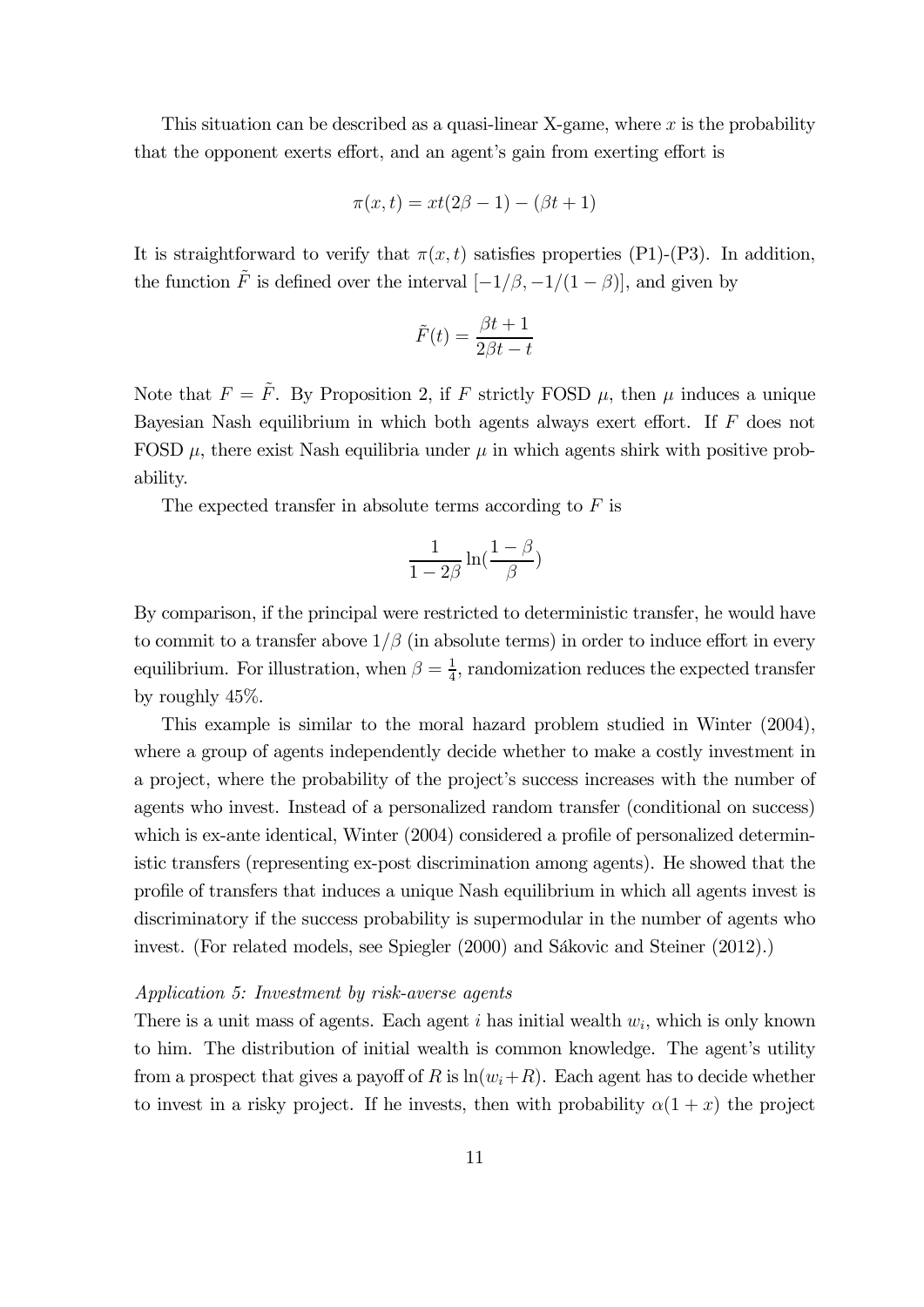results in a bonus  $B > 0$  (i.e.,  $R = B$ ), where  $\alpha < \frac{1}{2}$  and x is the total fraction of agents who invest. With probability  $1-\alpha(1+x)$ , the project results in a loss of  $L < \alpha B/(1-\alpha)$ (i.e.,  $R = -L$ ). Assume the distribution of wealth satisfies  $w_i \geq L$  for each i and that  $B/L$  is large enough such that an agent with initial wealth  $B$  will strictly prefer to invest even if no one else does.<sup>3</sup> If an agent does not invest, his total wealth remains equal to his initial wealth. We are interested in the following question: for which distributions of initial wealth does this game have a unique symmetric Bayesian Nash equilibrium in which all agents invest?

To address this question, we map this investment game into a quasi-linear X-game. Let  $t = -w$  (minus the agent's initial wealth), and use the above definition of x. Then,  $\pi(x, t)$  is the gain from investing for an agent with initial wealth  $-t$  when a total fraction  $x$  of the agents invest:

$$
\pi(x,t) = \alpha(1+x)\ln(\frac{t-B}{t+L}) + \ln(\frac{t+L}{t})
$$

Clearly,  $\pi(x, t)$  is continuous in t. Since  $t = -w$  and  $w \geq L$  it follows that the function is linear and increasing in  $x$  in the relevant domain. To verify  $(P2)$  and  $(P3)$  note that  $\pi(x, t)$  asymptotes to zero as  $t \to -\infty$ , is increasing up to  $t = -LB/(\alpha B-(1-\alpha)L)$  and then decreases thereafter approaching  $-\infty$  as  $t \to -L$ . This implies that if  $\pi(x, t) > 0$ for some t, then for any  $x > 0$  the function  $\pi(x, t)$  will cross the horizontal axis only once and from above. Properties (P2) and (P3) then follow from our assumption that  $\pi(0, -B) > 0$  and from the fact that  $\pi(x, t)$  increases in x.

By Proposition 2, if the wealth distribution strictly FOSD (recall that  $w = -t$ )

$$
F(t) = \frac{1}{\alpha} \cdot \frac{\ln(t + L) - \ln(t)}{\ln(t + L) - \ln(t - B)} - 1,
$$

then all agents invest in equilibrium, whereas if the wealth distribution does not FOSD  $F$ , there are equilibria in which some agents do not invest. It can be verified that the function F is increasing over the interval  $[t(0), t(1)]$ .

### 5 Revenue Maximization

In this section we interpret  $t$  as a monetary transfer from an agent to a "planner" conditional on the agent "participating"  $(s(t) = 1)$ . The planner's payoff depends on the participation rate and on the expected transfer he receives. The planner's

<sup>&</sup>lt;sup>3</sup>I.e.,  $B/L$  is large enough such that  $\alpha \ln(2) + (1 - \alpha) \ln(1 - \frac{L}{B}) > 0$ .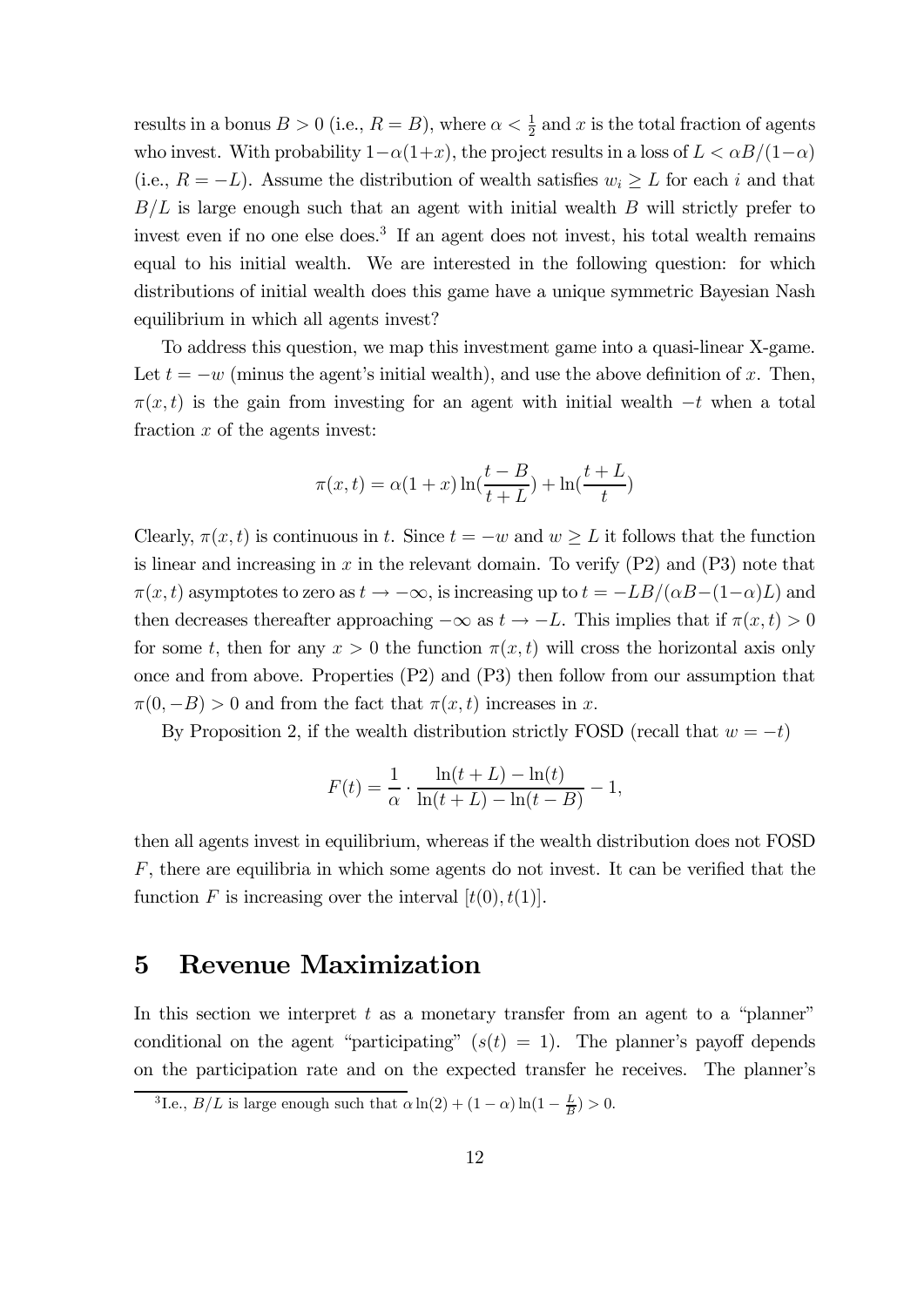objective is to design a transfer scheme that maximizes his expected payoff subject to the constraint that the transfer induces a unique equilibrium participation rate.

To solve this design problem the planner first needs to derive for each possible participation rate x the optimal distribution of transfers  $\mu$  that induces an essentially unique equilibrium in which a fraction  $x$  of the agents choose 1. The planner can then choose the pair  $(x, \mu)$  with the highest expected payoff. The previous sections focused on the case in which the planner wished to implement  $x = 1$ , but there are situations in which  $x < 1$  may be optimal. Recall the government-program example of Section 2. If the government faces capacity constraints, it may wish to implement only partial participation.

We focus on quasi-linear X-games. We say that  $\mu$  implements  $x^* \in [0, 1]$  in  $(\pi, \mu)$  if there exists an essentially unique equilibrium  $s^*$ , and this equilibrium has the property that  $x(s^*, \mu) = x^*$ . Let  $M(x^*)$  denote the set of cdfs  $\mu$  that implement  $x^*$ . For a given  $x^*$ , the planner's problem is

$$
\sup_{\mu \in M(x^*)} \int_t t s^*(t) d\mu(t)
$$

subject to the constraint that  $s^*$  is an equilibrium in  $(\pi, \mu)$ . (By the definition of  $M(x^*)$ ,  $s^*$  is thus the essentially unique equilibrium.) Thus, a  $cdf$  that solves the planner's problem implements the participation rate  $x^*$  at the highest possible revenue.

Fix  $x^* \in (0,1)$ , and define

$$
\tilde{F}_{x^*}(t) = \frac{\pi(0, t)}{\pi(0, t) - \pi(x^*, t)}
$$

For every  $t \in [\min\{t(0), t(x^*)\}, t(x^*)]$ , define

$$
F_{x^*}(t) = \max_{\tau \in [\min\{t(0), t(x^*)\}, t]} \tilde{F}_{x^*}(\tau)
$$

As in the previous section, it can be verified that  $F_{x^*}$  is a well-defined cdf.

**Proposition 3** Fix  $x^* \in (0,1)$ . The following distribution solves the planner's problem. With probability  $x^*$ , it chooses a value t from  $[\min\{t(0), t(x^*)\}, t(x^*)]$  according to the cdf  $F_{x^*}(t)$ , and with probability  $1 - x^*$ , it chooses a value t above max $\{t(0), t(1)\}.$ 

**Proof.** Consider a solution  $\mu \in M(x^*)$ , and fix an equilibrium  $s^*$  such that  $x(s^*, \mu) =$  $x^*$ . Thus, there are values of t for which  $s^*(t)=0$ . Specifically,

$$
\int\limits_{t|s^*(t)=0}d\mu(t) = 1 - x^*
$$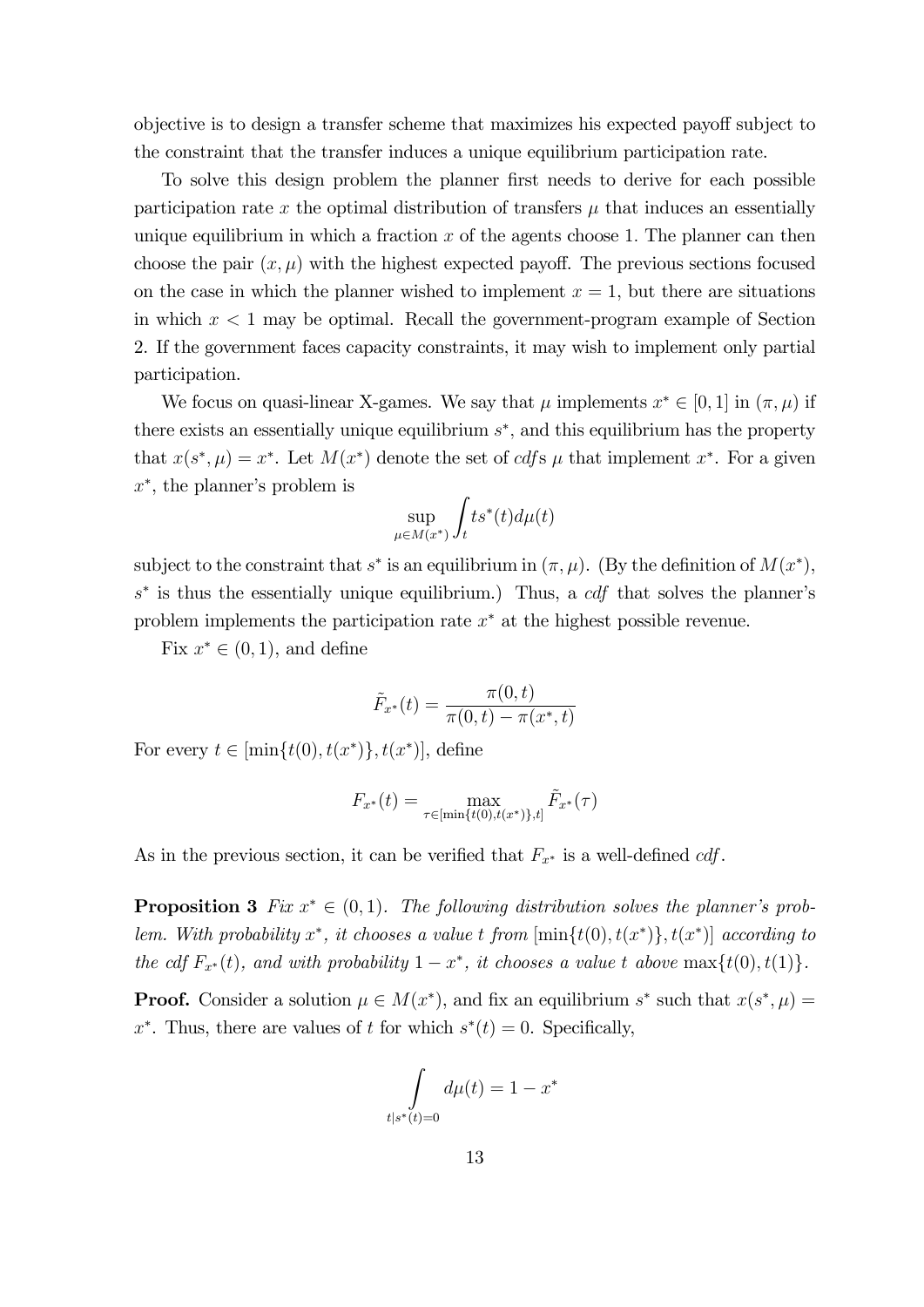Construct a cdf  $\mu'$  that shifts all the weight on  $\{t | s^*(t) = 0\}$  into values of t above  $\max\{t(0), t(1)\}.$  Define s' as follows:

$$
s'(t) = \begin{cases} 1 & if & s^*(t) = 1 \\ 0 & if & t > \max\{t(0), t(1)\} \end{cases}
$$

We need not pin down  $s'$  for other values of  $t$  because they lie outside the support of  $\mu'$ . Note that  $x(s', \mu') = x^*$ .

Let us show that s' is an equilibrium. First, by the monotonicity of  $t(x)$  and the definition of  $t(0)$  and  $t(1)$ , we have  $s'(t) = 0$  for every  $t > \max\{t(0), t(1)\}$ . Second, since  $s^*$  is an equilibrium in  $\langle \pi, \mu \rangle$  and since  $x(s', \mu') = x(s^*, \mu) = x^*$  and the supports of  $\mu$  and  $\mu'$  coincide over the set  $\{t \leq \max\{t(0), t(1)\}|s^*(t)=1\}$ , it must be the case that for every  $t \leq \max\{t(0), t(1)\}$  in  $T_{\mu}$ ,  $\pi(x^*, t) \geq 0$ . It follows that w.l.o.g we can restrict attention to  $\mu$ 's that assign probability  $1-x^*$  to  $t > \max\{t(0), t(1)\}\)$ . Our task now is to derive the structure of such a solution  $\mu$  conditional on  $t \leq \max\{t(0), t(1)\}.$ 

Given any  $\mu$ , define the  $cdf \mu_{x^*}(t) = \min\{1, \mu(t)/x^*\}$  over  $(-\infty, \max\{t(0), t(1)\}]$ . Let  $z = x/x^*$ , and define  $\tilde{\pi}(z, t) \equiv \pi(x, t)$ . Define  $\tilde{t}(z)$  by  $\tilde{\pi}(z, \tilde{t}(z)) = 0$ . Note that since z is proportional to x, if  $(\pi, \mu)$  is a quasi-linear X-game, then so is  $(\tilde{\pi}, \mu_{x^*})$ . By construction,  $x(s, \mu_{x^*})=1$  for every equilibrium s in  $(\tilde{\pi}, \mu_{x^*})$  if and only if  $\mu$  implements  $x^*$  in  $(\pi, \mu)$ . By Corollary 1, the cdf

$$
\mu_{x^*}(t) = \max_{\tau \in [\min\{\tilde{t}(0), \tilde{t}(1)\}, t]} \frac{\tilde{\pi}(0, \tau)}{\tilde{\pi}(0, \tau) - \tilde{\pi}(1, \tau)}
$$

defined over  $[\min{\{\tilde{t}(0), \tilde{t}(1)\}}, \tilde{t}(1)]$  solves the optimization problem

$$
\sup_{\tilde{\mu}} \int_t t s^*(t) d\tilde{\mu}(t)
$$

subject to the constraint that  $s^*$  is an essentially unique equilibrium in  $(\tilde{\pi}, \tilde{\mu})$  and

$$
\int_t s^*(t) d\tilde{\mu}(t) = 1
$$

Using the definitions of z,  $\tilde{\pi}$  and  $\tilde{t}$ , we obtain  $\mu_{x^*}(t) = F_{x^*}(t)$  over the interval  $[\min\{t(0), t(x^*)\}, t(x^*)]$ .

### Application 1 revisited

Recall the linear X-game described in Application 1, where  $\pi(x, t) = -1 + 2x - t$ . Unlike the original application, assume that the principal derives direct utility from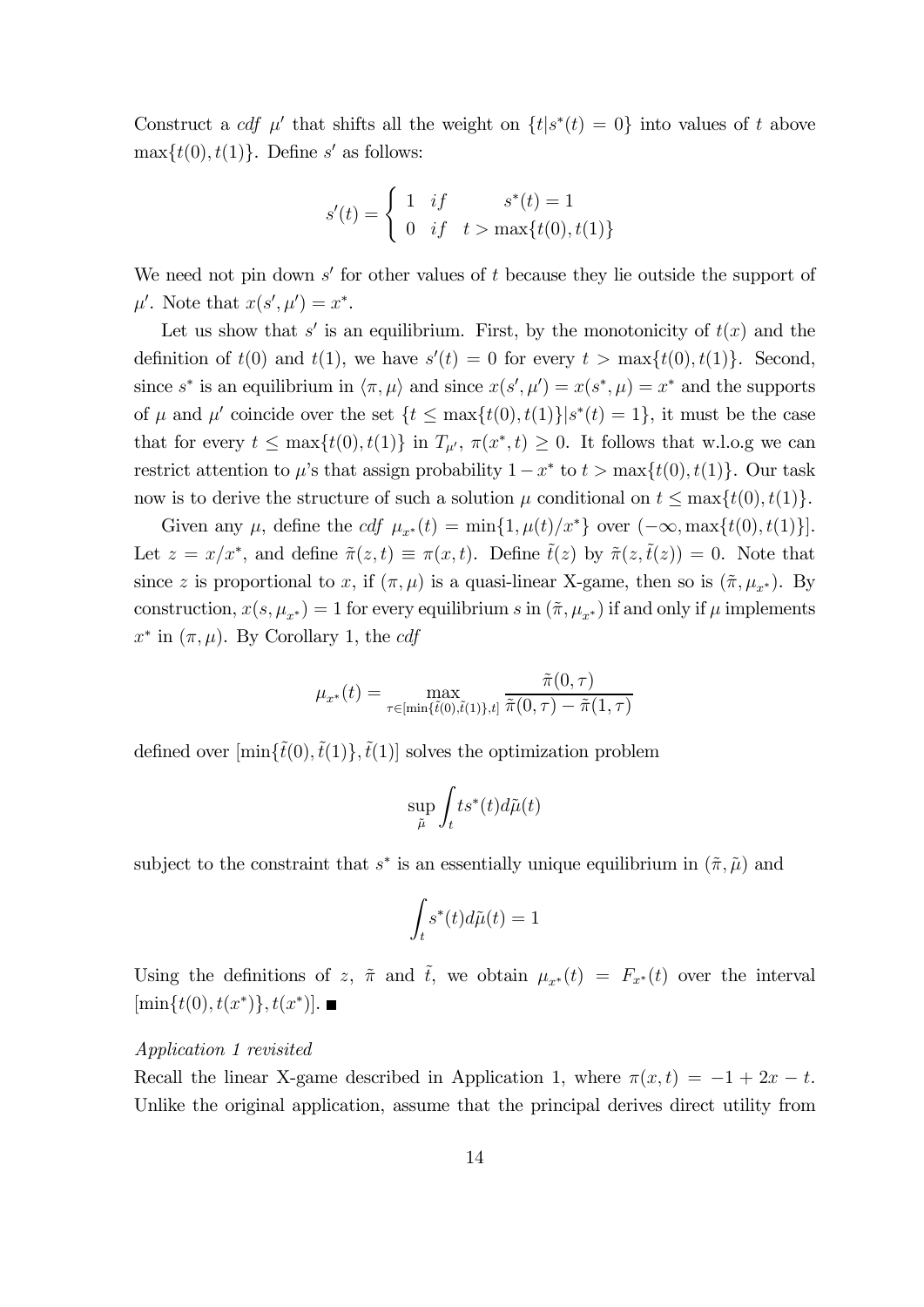the agent's behavior. Specifically, the principal's net payoff under  $(s, \mu)$  is

$$
v(x(s,\mu))+\int_{t}ts(t)d\mu(t)
$$

where  $v(x)$  is the principal's gross payoff when the agent's long-run frequency of action 1 is  $x$ . We assume that  $v$  is concave, twice differentiable and attains a unique interior maximum. This captures a trade-off between the benefit from inducing a "good" habit and the cost of accommodating such a habit (for instance, the socially optimal level of recycling may be interior due to processing costs).

By Proposition 3, the least costly random transfer scheme that implements a given interior  $x^*$  has the following structure: with probability  $1 - x^*$ ,  $t > 1$  (the agent will choose action 0 when faced with such realizations of  $t$ , independently of  $x$ ); and with probability  $x^*$ ,  $t$  is uniformly distributed over the interval  $[-1, 2x^* - 1]$ . It follows that the optimal  $x^*$  will be chosen to maximize

$$
v(x^*) + x^*(x^* - 1)
$$

If v is sufficiently concave (say,  $v'' < -2$ ),  $x^*$  is given by the FOC  $v'(x^*) = 1 - 2x^*$ .

### Application 7: Selling to a consumer with reference-dependent preferences

The following is a variation on Heidhues and K˝oszegi (2012). A monopolist interacts with a single consumer with reference-dependent preferences, who chooses according to the concept of PE (as in Application 1). The monopolist faces a constant marginal cost  $c \geq 0$ . It commits ex-ante to a random price strategy. The consumer's utility from not buying is 0, and his utility from buying is  $1 + \lambda \cdot Pr(buying)$ , where  $Pr(buying)$  is the long-run frequency of buying induced by the monopolist's random price strategy and the consumer's own purchase strategy (namely, his decision whether to buy as a function of the price realization he faces).

This model can be written as a linear X-game, where t is the product price,  $\mu$ is the random price strategy,  $s(t)=1$  means that the consumer buys at the price t,  $x = Pr(buying)$ , and  $\pi(x, t) = 1 + \lambda x - t$ . Thus,  $t(x) = 1 + \lambda x$ . An equilibrium in the X-game corresponds to a PE defined w.r.t the consumer's reference-dependent preferences. The monopolist's profit given  $(s, \mu)$  is  $\int_t (t - c) s(t) d\mu(t)$ .

Let us first consider the case of  $\lambda > 0$  (studied by Heidhues and Kőszegi (2012)). This captures an "attachment effect", i.e., an increase in the consumer's willingness to pay for the product as a result of being accustomed to buying it. By Proposition 3, the most profitable random price strategy that implements  $Pr(buying) = x^*$  has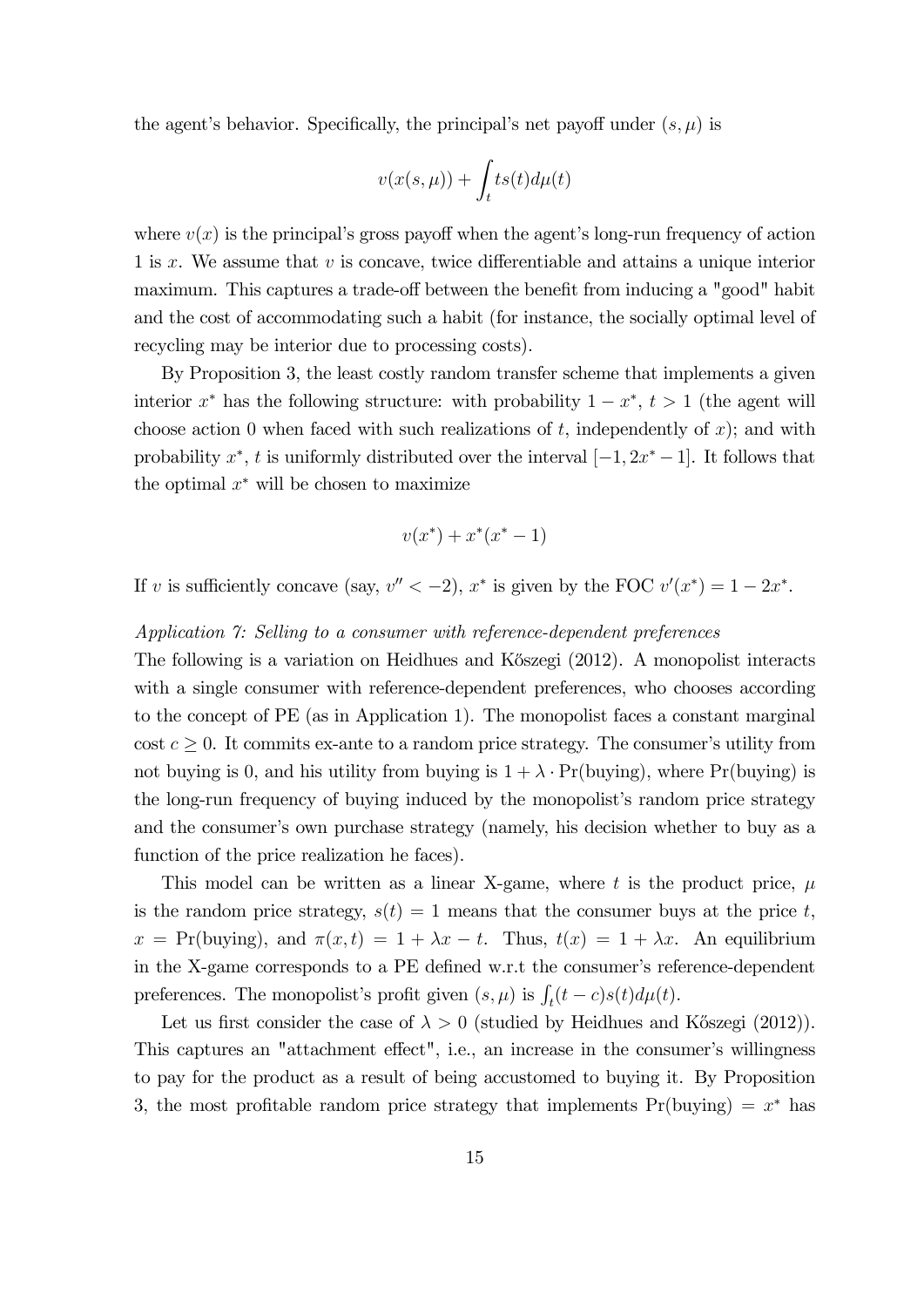the following structure: with probability  $1 - x^*$ ,  $t > 1 + \lambda$  (the consumer will not buy when faced with such a price realization, independently of  $x$ ); with probability  $x^*$ , t is uniformly distributed over the interval  $[1, 1 + \lambda x^*]$ . The induced profit for the monopolist is

$$
x^*\left[\frac{1+(1+\lambda x^*)}{2}-c\right]
$$

Therefore, if  $c < 1+\lambda/2$ , the monopolist will charge a price that is uniformly distributed over the interval  $[1, 1 + \lambda]$ , and the consumer will always buy. This strategy extracts (in expectation) the consumer's bare willingness to pay plus half the attachment-effect term. If  $c > 1 + \lambda/2$ , the monopolist will opt out.<sup>4</sup>

Now suppose that  $\lambda < 0$ . Here the consumer exhibits an "anti-attachment" or "boredom" effect: his willingness to pay for the product is a decreasing linear function of the long-run frequency of buying. Because  $t(0) > t(1)$  in this case, an optimal random price strategy that implements  $Pr(buying) = x^*$  assigns probability  $1 - x^*$  to  $t > 1$  and probability  $x^*$  to  $t(x^*) = 1 + \lambda x^*$ . The monopolist will choose  $x^*$  to maximize

$$
x^* \left[ 1 + \lambda x^* - c \right]
$$

Hence, as long as  $c < 1$ ,  $x^* = (c-1)/2\lambda$  and  $t(x^*) = (1+c)/2$ , whereas if  $c > 1$  the monopolist will opt out. Thus, the product price will fluctuate between two levels: a high price for which not buying is a dominant action, and a lower price for which buying is the only optimal action given the upper bound on the long-run buying frequency implied by the high price.

### References

- [1] Baliga, S. and T. Sjöström (2004), "Arms Races and Negotiations," Review of Economic Studies 71, 351-369.
- [2] Blonski, M. (1999), "Anonymous Games with Binary Actions," Games and Economic Behavior 28, 171-180.

<sup>&</sup>lt;sup>4</sup>The original Heidhues-Kőszegi model does not fall into the X-game formalism, and differs from Application 7 in the following dimensions. First, while we insist on a unique PE buying probability, Heidhues and Kőszegi allow for multiple PEs and select the one that gives the consumer the highest ex-ante payoff. Second, they depart from quasi-linear utility and assume that reference dependence carries over to the money dimension, such that if the consumer pays a price above his expectation, he experiences the difference as an extra cost. These two considerations imply that the monopolist's optimal pricing strategy consists of an atom on a "regular price" as well as a smooth distribution over an interval of "sale prices" that are bounded below the regular price.